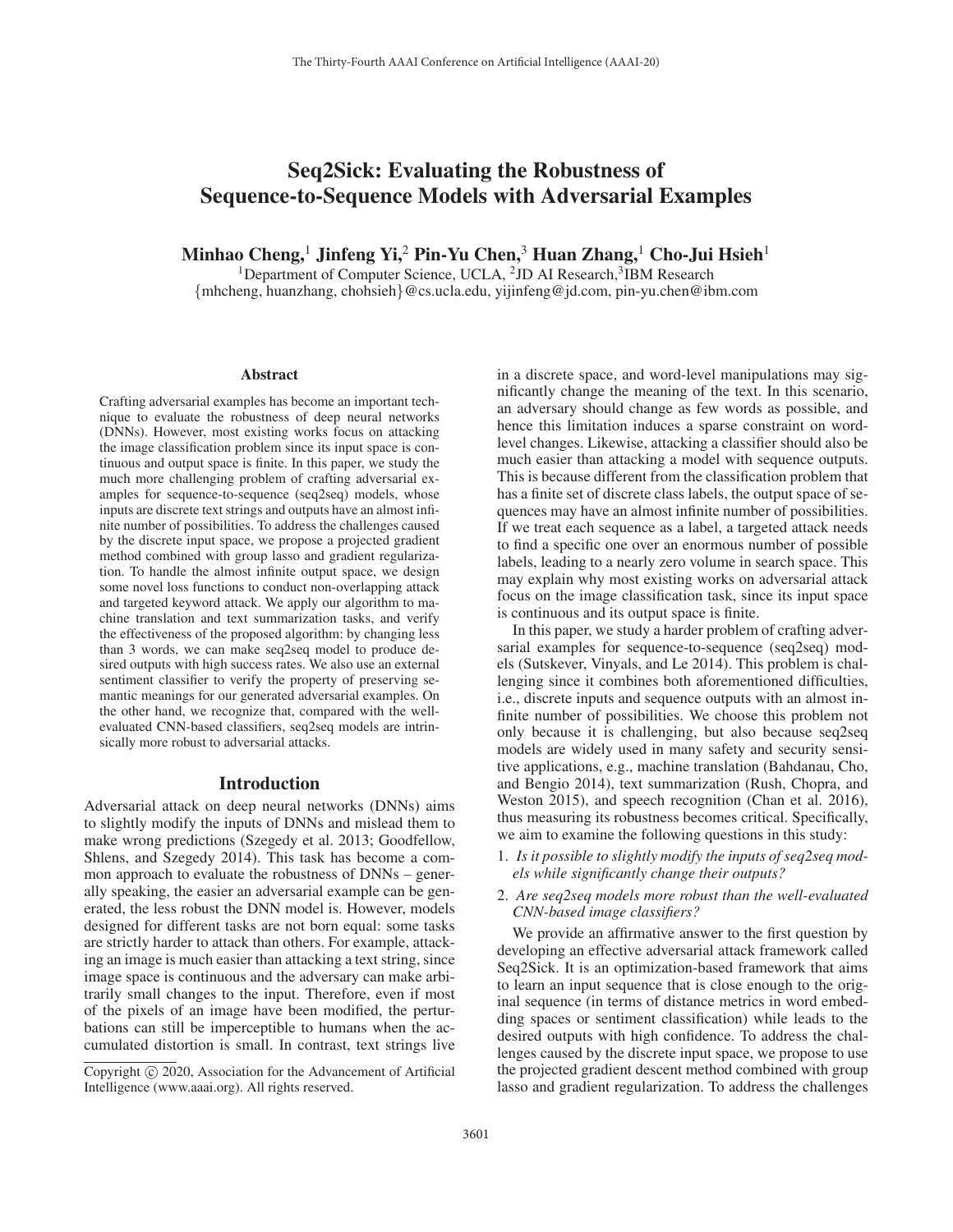of almost infinite output space, we design some novel loss functions for the tasks of non-overlapping attack and targeted keyword attack. Our experimental results show that the proposed framework yields high success rates in both tasks. However, even if the proposed approach can successfully attack seq2seq models, our answer to the second question is "Yes". Compared with CNN-based classifiers that are highly sensitive to adversarial examples, seq2seq model is intrinsically more robust since it has discrete input space and the output space is exponentially large. As a result, adversarial examples of seq2seq models usually have larger distortions and are more perceptible than the adversarial examples crafted for CNN-based image classifiers. To the best of our knowledge, this paper is the first work that evaluates the robustness of seq2seq model, which has inspired many follow-up works and has been cited since its debut.

### Related work and Background

Papernot et al.(2016) first uses Fast Gradient Sign Method (FGSM) to conduct an attack on RNN/LSTM-based classification problems. In order to generate text adversarial examples, Li, Monroe, and Jurafsky(2016) proposes to use reinforcement learning to locate important words that could be deleted in sentiment classification. Samanta and Mehta(2017) and Liang et al.(2017) generate adversarial sequences by inserting or replacing existing words with typos and synonyms. Gao et al.(2018) aims to attack sentiment classification models in a black-box setting. It develops some scoring functions to find the most important words to modify. Yang et al.(2018) applied a greedy approach and a Gumbel trick to speed up the inference time. Alzantot et al.(2018) proposed a genetic algorithm to attack sentiment analysis. These approaches differ from our method in that they study simple text classification problems while we focus on the more challenging seq2seq model with sequential outputs. Other than attacking text classifiers, Jia and Liang(2017) aims to fool reading comprehension systems by adding misleading sentences, which has a different focus than ours. Zhao, Dua, and Singh(2017) uses the generative adversarial network (GAN) to craft natural adversarial examples. However, it can only perform the untargeted attack and also suffers from high computational cost.

Notably, almost all the previous methods are based on greedy search, i.e., at each step, they search for the best word and the best position to replace the previous word. As a result, their search space grows rapidly as the length of input sequence increases. To address this issue, we propose a novel approach that uses group lasso regularization and the projected gradient descent method with gradient regularization to simultaneously search all the replacement positions. Table 1 summarizes the key differences between the proposed framework Seq2Sick and the existing attack methods on RNN-based models. Note that our paper was the first method for attacking seq2seq model on arXiv and after our work, there are some followup papers such as (Michel et al. 2019), where they use several similarity metrics to conduct the attack while our work are focusing on the BLEU score and self-defined loss functions.

Before introducing the proposed algorithms, we first

briefly describe the sequence-to-sequence (seq2seq) model. Let  $x_i \in \mathbb{R}^d$  be the embedding vector of each input word,  $N$  be the input sequence length, and  $M$  be the output sequence length. Let  $\omega$  be the input vocabulary, and the output word  $y_j \in \nu$  where  $\nu$  is the output vocabulary. The seq2seq model has an encoder-decoder framework that aims at mapping an input sequence of vectors  $X = (x_1, \ldots, x_N)$  to the output sequence  $Y = \{y_1, \ldots, y_M\}$ . Its encoder first reads the input sequence, then each RNN/LSTM cell computes  $h_t = f(\mathbf{x}_t, \mathbf{h}_{t-1})$ , where  $\mathbf{x}_t$  is the current input, **h**t−<sup>1</sup> and **h**<sup>t</sup> represent the previous and current cells' hidden states, respectively. The next step computes the context vector **c** using all the hidden layers of cells  $\mathbf{h}_1, \ldots, \mathbf{h}_N$ , i.e **c** =  $q(\mathbf{h}_1, \dots, \mathbf{h}_N)$ , where  $q(\cdot)$  could be a linear or non-linear function. In this paper, we follow the setting in (Sutskever, Vinyals, and Le 2014) that  $\mathbf{c} = q(\mathbf{h}_1, \dots, \mathbf{h}_N) = \mathbf{h}_N$ .

Given the context vector **c** and all the previously words {**y**1,..., **y**t−1}, the decoder is trained to predict the next word  $y_t$ . Specifically, the  $t$ -th cell in the decoder receives its previous cell's output **y**t−<sup>1</sup> and the context vector **c**, and then outputs

$$
z_t = g(\mathbf{y}_{t-1}, \mathbf{c})
$$
 and  $p_t = \text{softmax}(z_t)$ , (1)  
is another **PNNA STM cell function**  $z_t$ 

where g is another RNN/LSTM cell function.  $z_t :=$ <br> $\begin{bmatrix} |z| & 2 \end{bmatrix}$   $\begin{bmatrix} |z| & 2 \end{bmatrix}$   $\begin{bmatrix} |z| & 2 \end{bmatrix}$  is a vector of the legits for seek  $[z_t^{(1)}, z_t^{(2)}, \dots, z_t^{(|\nu|)}] \in \mathbb{R}^{|\nu|}$  is a vector of the *logits* for each possible word in the output vocabulary  $\nu$ possible word in the output vocabulary  $\nu$ .

# Seq2Sick: Proposed Framework

Crafting adversarial examples against the seq2seq model can be formulated as an optimization problem:

$$
\min_{\delta} L(\mathbf{X} + \delta) + \lambda \cdot R(\delta), \tag{2}
$$

where  $R(\cdot)$  indicates the regularization function to measure<br>the magnitude of distortions  $L(\cdot)$  is the loss function to the magnitude of distortions.  $L(\cdot)$  is the loss function to penalize the unsuccessful attack and it may take different forms in different attack scenarios. A common choice for  $R(\delta)$  is the  $\ell_2$  penalty  $\|\delta\|_{2}^{2}$ , but it is, as we will show later, not suitable for attacking seq2seq model  $\lambda > 0$  is the regnot suitable for attacking seq2seq model.  $\lambda > 0$  is the regularization parameter that balances the distortion and attack success rate – a smaller  $\lambda$  will make the attack more likely to succeed but with the price of larger distortion.

In this work, we focus on two kinds of attacks: *nonoverlapping attack* and *targeted keywords attack*. The first attack requires that the output of the adversarial example shares no overlapping words with the original output. This task is strictly harder than untargeted attack, which only requires that the adversarial output to be different from the original output (Zhao, Dua, and Singh 2017; Ebrahimi et al. 2017). We ignore the task of untargeted attack since it is trivial for the proposed framework, which can easily achieve a 100% attack success rate, while Ebrahimi et al.(2017) could achieve 76.24% attack success rate for text summarization and 98.8% success rate for machine translation with 1 word change. Targeted keywords attack is an even more challenging task than non-overlapping attack. Given a set of targeted keywords, the goal of targeted keywords attack is to find an adversarial input sequence such that all the keywords must appear in its corresponding output. In the following, we respectively introduce the loss functions developed for the two attack approaches.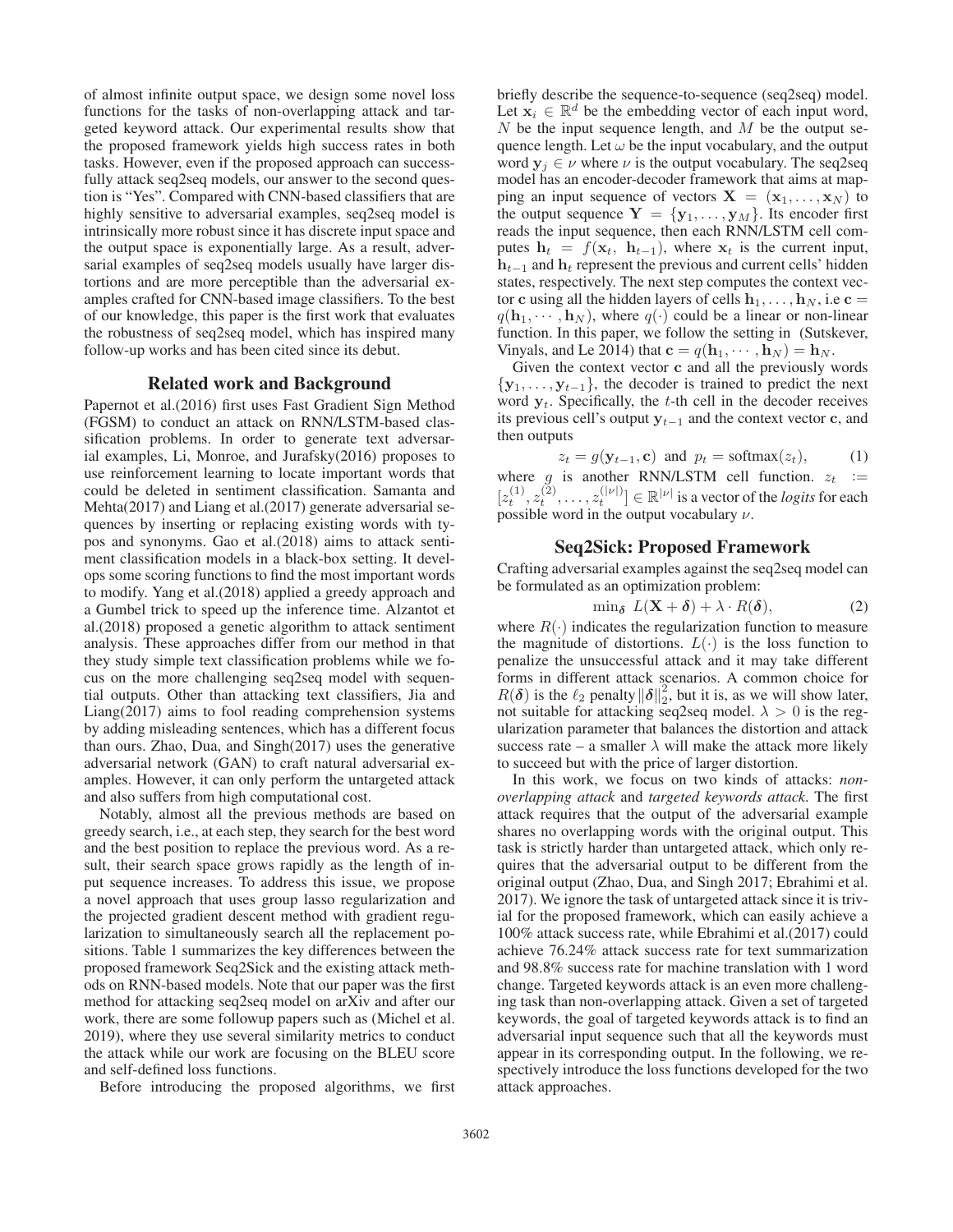Table 1: Summary of existing works that are designed to attack RNN models. "BINARY" indicates the attack is for binary classifications, and there is no difference between untargeted and targeted attack in this case. "CLASS" means targeted attack to a specific class. "KEYWORD" means targeted attack to a specific keyword. Here we omit follow-up works based on Seq2Sick.

| <b>Methods</b>                 | <b>Gradient Based?</b> | Word-level RNN? |                    |                  |
|--------------------------------|------------------------|-----------------|--------------------|------------------|
|                                |                        |                 | Sequential Output? | Targeted Attack? |
| Ebrahimi et al. $(2017)$       |                        |                 |                    | Class            |
| Jia and Liang $(2017)$         |                        |                 |                    | ×                |
| Li, Monroe, and Jurafsky(2016) |                        |                 |                    | Class            |
| Papernot et al. (2016)         |                        |                 |                    | ×                |
| Gao et al. (2018)              |                        |                 |                    | <b>Binary</b>    |
| Samanta and Mehta(2017)        |                        |                 |                    | <b>Binary</b>    |
| Zhao, Dua, and $Singh(2017)$   |                        |                 |                    | Class            |
| Liang et al. $(2017)$          |                        |                 |                    | Class            |
| Alzantot et al. (2018)         |                        |                 |                    | Class            |
| Yang et al. (2018)             |                        |                 |                    | <b>Class</b>     |
| Seq2Sick (Ours)                |                        |                 |                    | Keyword          |

Non-overlapping Attack To formally define the nonoverlapping attack, we let  $\mathbf{s} = \{s_1, \ldots, s_M\}$  be the original output sequence, where  $s_i$  denotes the location of the *i*-th word in the output vocabulary  $\nu$ .  $\{z_1,\ldots,z_M\}$  indicates the logit layer outputs of the adversarial example. In the nonoverlapping attack, the output of adversarial example should be entirely different from the original output **S**, i.e.,

$$
s_t \neq \arg \max_{y \in \nu} z_t^{(y)}, \ \forall t = 1, \dots, M,
$$

which is equivalent to

$$
z_t^{(s_t)} < \max_{y \in \nu, y \neq s_t} z_t^{(y)}, \ \forall t = 1, ..., M.
$$

Given this observation, we can define a hinge-like loss function  $L$  to generate adversarial examples in the nonoverlapping attack, i.e.,

$$
L_{\text{non-overlapping}} = \sum_{t=1}^{M} \max\{-\epsilon, z_t^{(s_t)} - \max_{y \neq s_t} \{z_t^{(y)}\}\},
$$
 (3)

where  $\epsilon \geq 0$  denotes the confidence margin parameter. Generally speaking, a larger  $\epsilon$  will lead to a more confident output and a higher success rate, but with the cost of more iterations and longer running time.

We note that non-overlapping attack is much more challenging than untargeted attack, which suffices to find a oneword difference from the original output (Zhao, Dua, and Singh 2017; Ebrahimi et al. 2017). We do not take untargeted attack into account since it is straightforward and the replaced words could be some less important words such as "the" and "a".

Targeted Keywords Attack Given a set of targeted keywords, the goal of targeted keywords attack is to generate an adversarial input sequence to ensure that all the targeted keywords appear in the output sequence. This task is important since it suggests adding a few malicious keywords can completely change the meaning of the output sequence. For example, in English to German translation, an input sentence "*policeman helps protesters to keep the assembly in order*" should generate an output sentence "*Polizist hilft Demonstranten, die Versammlung in Ordnung zu halten*". However, changing only one word from "hilft" to "verhaftet" in the output will significantly change its meaning, as the new sentence means "*police officer arrested protesters to keep the assembly in order*".

In our method, we do not specify the positions of the targeted keywords in the output sentence. Instead, it is more natural to design a loss function that allows the targeted keywords to become the top-1 prediction at any positions. The attack is considered as successful only when ALL the targeted keywords appear in the output sequence. Therefore, the more targeted keywords there are, the harder the attack is. To illustrate our method, we start from the simpler case with only one targeted keyword  $k_1$ . To ensure that the target keyword word's logit  $z_t^{(k_1)}$  be the largest among all the words at a position  $t$ , we design the following loss function:

$$
L = \min_{t \in [M]} \{ \max\{-\epsilon, \max_{y \neq k_1} \{ z_t^{(y)} \} - z_t^{(k_1)} \} \},\qquad(4)
$$

which essentially searches the minimum of the hingelike loss terms over all the possible locations  $t \in [M]$ . When there exist more than one targeted keywords  $\overrightarrow{K}$  =  ${k_1, k_2,...,k_{|K|}}$ , where  $k_i$  denotes the *i*-th word in output vocabulary  $\nu$ , we follow the same idea to define the loss function as follows:

$$
L_{\text{keywords}} = \sum_{i=1}^{|K|} \min_{t \in [M]} \{ \max\{-\epsilon, \max_{y \neq k_i} \{ z_t^{(y)} \} - z_t^{(k_i)} \} \}.
$$
 (5)

However, the loss defined in (5) suffers from the "keyword collision" problem. When there are more than one keyword, it is possible that multiple keywords compete at the same position to attack. To address this issue, we define a mask function  $m$  to mask off the position if it has been already occupied by one of the targeted keywords:

$$
m_t(x) = \begin{cases} +\infty & \text{if } \arg \max_{i \in \nu} z_t^{(i)} \in K \\ x & \text{otherwise} \end{cases} \tag{6}
$$

In other words, if any of the keywords appear at position  $t$ as the top-1 word, we ignore that position and only consider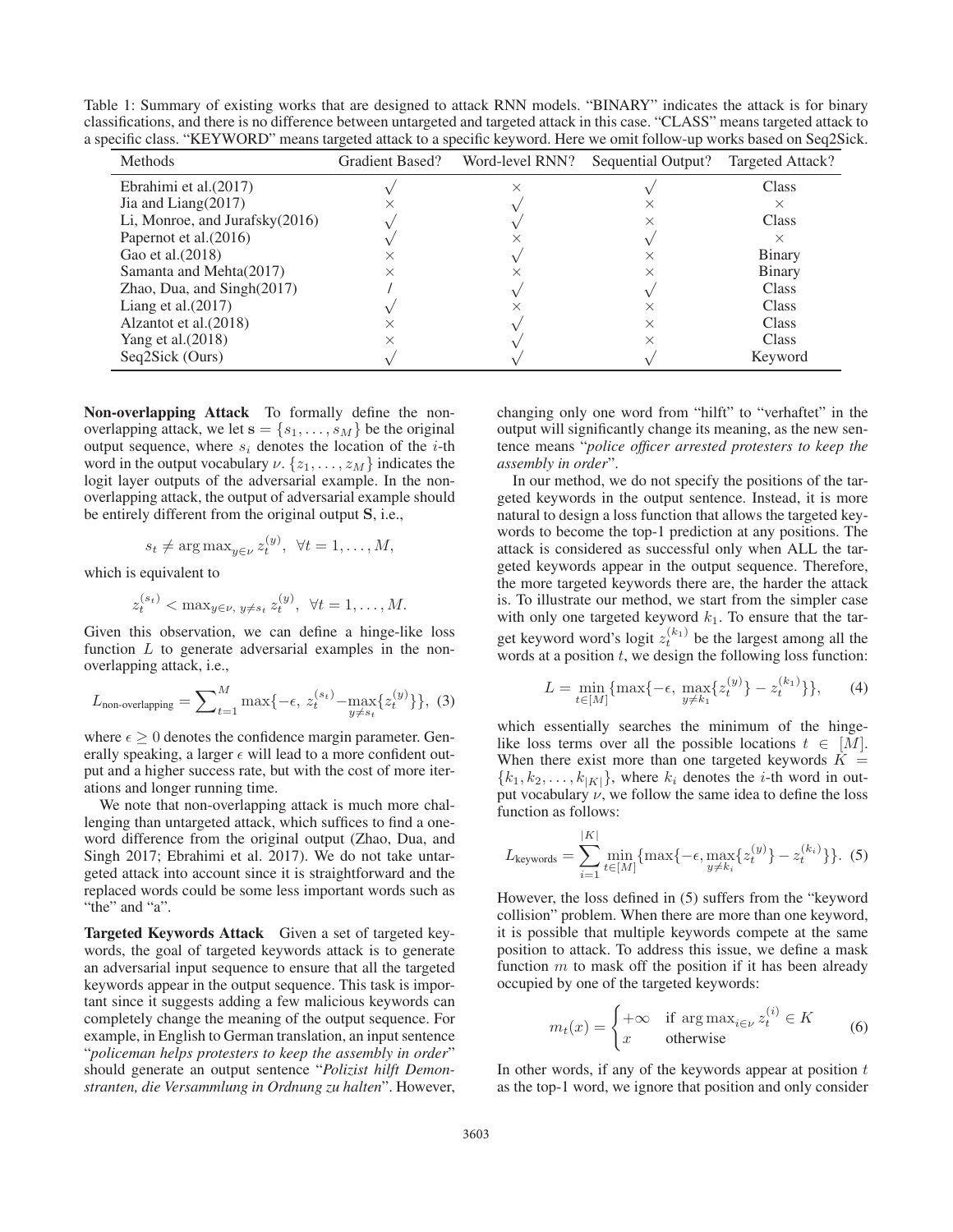other positions for the placement of remaining keywords. By incorporating the mask function, the final loss for targeted keyword attack becomes:

$$
\sum_{i=1}^{|K|} \min_{t \in [M]} \{ m_t(\max\{-\epsilon, \max_{y \neq k_i} \{z_t^{(y)}\} - z_t^{(k_i)}\}) \}.
$$
 (7)

# Handling Discrete Input Space

As mentioned before, the problem of "discrete input space" is one of the major challenges in attacking seq2seq model. Let W be the set of word embeddings of all words in the input vocabulary. A naive approach is to first learn  $X + \delta^*$ in the continuous space by solving the problem (2), and then search for its nearest word embedding in W. This idea has been used in attacking sequence classification models in Gong et al.(2018). Unfortunately, when applying this idea to targeted keywords attack, we report that all of the 100 attacked sequences on Gigaword dataset failed to generate the targeted keywords. The main reason is that by directly solving (2), the final solution will not be a feasible word embedding in W, and its nearest neighbor could be far away from it due to the curse of dimensionality (Friedman 1997).

To address this issue, we propose to add an additional constraint to enforce that  $X + \delta$  belongs to the input vocabulary W. The optimization problem then becomes

$$
\min_{\delta} L(\mathbf{X} + \delta) + \lambda \cdot R(\delta)
$$
  
s.t.  $\mathbf{x}_i + \delta_i \in \mathbb{W} \quad \forall i = 1, ..., N$  (8)

We then apply projected gradient descent to solve this constrained problem. At each iteration, we project the current solution  $\mathbf{x}_i + \delta_i$ , where  $\delta_i$  denotes the *i*-th column of  $\delta$ , back into W to ensure that  $X + \delta$  can map to a specific input word.

Group lasso Regularization:  $\ell_2$  norm has been widely used in the adversarial machine learning literature to measure distortions. However, it is not suitable for our task since almost all the learned  $\{\delta_t\}_{t=1}^M$  using  $\ell_2$  regularization will be nonzero. As a result, most of the inputs words will be perturbed to another word, leading to an adversarial sequence that is significantly different from the input sequence.

To solve this problem, we treat each  $\delta_t$  with d variables as a group, and use the group lasso regularization

$$
R(\boldsymbol{\delta}) = \sum\nolimits_{t=1}^{N} \|\delta_t\|_2
$$

to enforce the group sparsity: only a few groups (words) in the optimal solution  $\delta^*$  are allowed to be nonzero.

# Gradient Regularization

When attacking the seq2seq model, it is common to find that the adversarial example is located in a region with very few or even no embedding vector. This will negatively affect our projected gradient method since even the closest embedding from those regions can be far away.

To address this issue, we propose a gradient regularization to make  $X + \delta$  close to the word embedding space. Our final objective function becomes:

#### Algorithm 1 Seq2Sick algorithm

**Input:** input sequence  $\mathbf{x} = \{x_1, \ldots, x_N\}$ , seq2seq model, target keyword  $\{k_1, \ldots, k_T\}$ Output: adversarial sequence  $x^* = x + \delta^*$ Let  $\mathbf{s} = \{s_1, \ldots, s_M\}$  denote the original output of **x**. Set the loss  $L(\cdot)$  in (9) to be (3) if Targeted Keyword Attack then Set the loss  $L(\cdot)$  in (9) to be (7) end if for  $r = 1, 2, \ldots, T$  do back-propagation L to achieve gradient  $\nabla_{\delta}L(\mathbf{x} + \delta_r)$ **for**  $i = 1, 2, ..., N$  **do**<br> $\delta_{r,i} = 0$  $\begin{array}{l} \delta_{r,i} = 0 \ \ \hbox{if} \left\| \delta_{r,i} \right\| > \eta \lambda_1 \text{ then} \end{array}$  $\delta_{r,i} = \delta_{r,i} - \eta \lambda_1 \frac{\delta_{r,i}}{\|\delta_{r,i}\|}$  $\|\delta_{r,i}\|$ end if end for  $y^{r+1} = \boldsymbol{\delta}^r + \eta \cdot \nabla_{\boldsymbol{\delta}} L(\mathbf{x} + \boldsymbol{\delta}^r)$  $\delta^{r+1} = \underset{\mathbf{x}+\delta^{r+1} \in \mathbb{W}}{\arg \min} \left\| y^{r+1} - \delta^{r+1} \right\|$ end for  $\delta^* = \delta^T$  $\mathbf{x}^* = \mathbf{x} + \boldsymbol{\delta}^*$ return **x**<sup>∗</sup>

$$
\min_{\delta} L(\mathbf{X}+\delta) + \lambda_1 \sum_{i=1}^{N} \|\delta_i\|_2 + \lambda_2 \sum_{i=1}^{N} \min_{\mathbf{w}_j \in \mathbb{W}} \{ \|\mathbf{x}_i + \delta_i - \mathbf{w}_j\|_2 \}
$$
  
s.t.  $\mathbf{x}_i + \delta_i \in \mathbb{W} \quad \forall i = 1, ..., N$  (9)

where the third term is our gradient regularization that penalizes a large distance to the nearest point in W. The gradient of this term can be efficiently computed since it is only related to one  $w_i$  that has a minimum distance from  $x_i + \delta_i$ . For the other terms, we use the proximal operator to optimize the group lasso regularization, and the gradient of the loss function L can be computed through back-propagation. The detailed steps of our approach, Seq2Sick, is presented in Algorithm 1. Our source code is publicly available at https://github.com/cmhcbb/Seq2Sick.

Computational Cost: Our algorithm needs only one back-propagation to compute the gradient  $\nabla_{\delta}L(x+\delta)$ . The bottleneck here is to project the solution back into the word embedding space, which depends on the number of words in the input dictionary of the model. Gong et al.(2018) uses  $GloVe$  word embedding (Pennington, Socher, and Manning 2014) that contains millions of words to do a nearest neighbor search. Fortunately, our model does not need to use any pre-trained word embedding, thus making it a more generic attack that does not depend on pre-trained word embedding. Besides, we can employ approximate nearest neighbor (ANN) approaches to further speed up the projection step.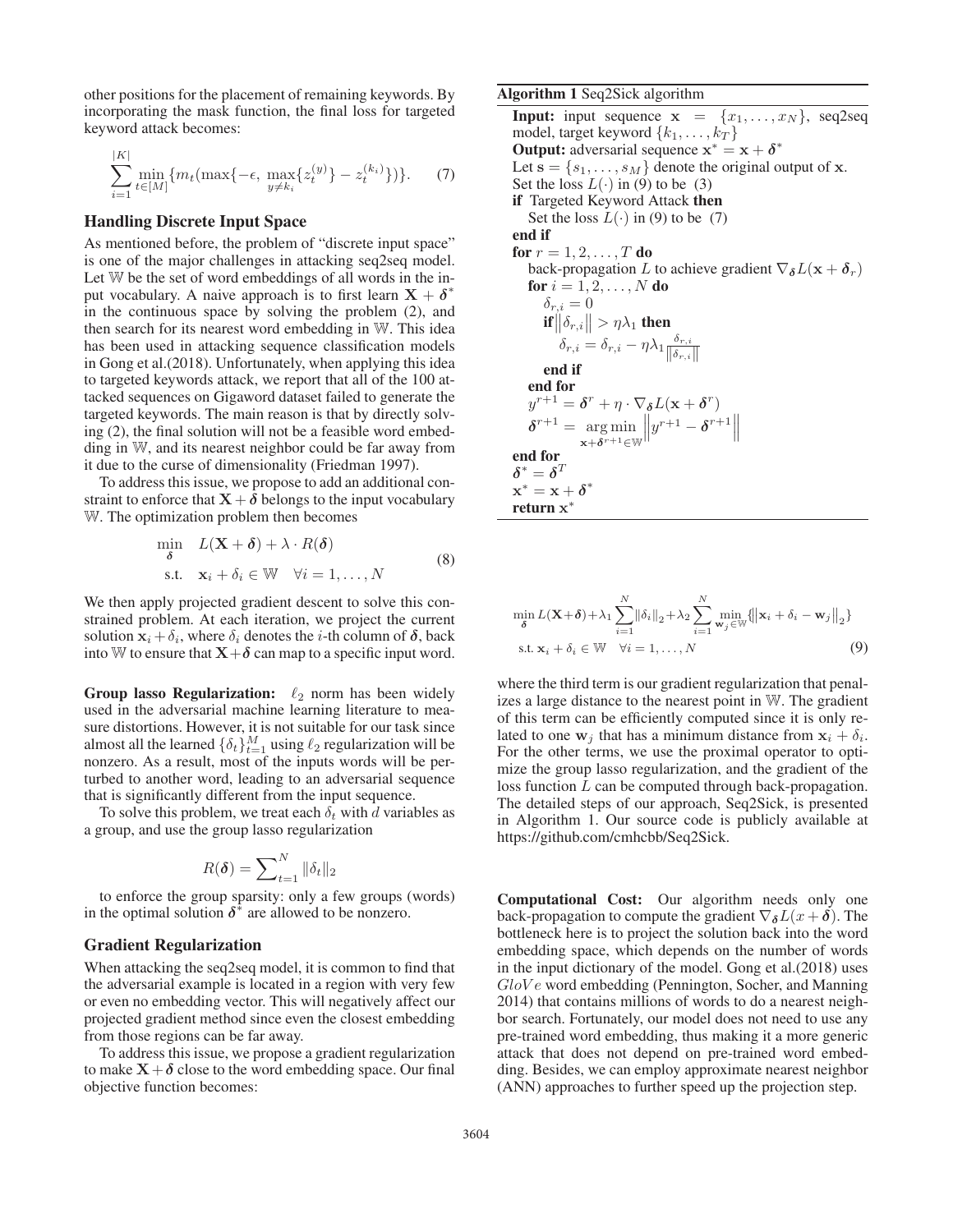# **Experiments**

We conduct experiments on two widely-used applications of seq2seq model: text summarization and machine translation.

#### Datasets

We use three datasets DUC2003, DUC2004, and Gigaword, to conduct our attack for the text summarization task. Among them, DUC2003 and DUC2004 are widelyused datasets in documentation summarization. We also include a subset of randomly chosen samples from Gigaword to further evaluate the performance of our algorithm. For the machine translation task, we use 500 samples from WMT'16 Multimodal Translation task. The statistics about the datasets are shown in Table 2.

Table 2: Statistics of the datasets. "# Samples" is the number of test examples we used for robustness evaluations

| <b>DATASETS</b> |       | # SAMPLES AVERAGE INPUT LENGTHS |
|-----------------|-------|---------------------------------|
| <b>GIGAWORD</b> | 1.000 | 30.1 WORDS                      |
| DUC2003         | 624   | 35.5 WORDS                      |
| DUC2004         | 500   | 35.6 WORDS                      |
| MULTI30K        | 500   | 11.5 WORDS                      |

# Seq2seq models

We implement both text summarization and machine translation models on OpenNMT-py. Specifically, we use a wordlevel LSTM encoder and a word-based attention decoder for both applications (Bahdanau, Cho, and Bengio 2014). For the text summarization task, we use 380k training pairs from Gigaword dataset to train a seq2seq model. The architecture consists of a 2-layer stacked LSTM with 500 hidden units. We conduct experiments on two types of models, one uses the pre-trained 300-dimensional GloVe word embeddings and the other one is trained from scratch. We set the beam search size to be 5 as suggested. For the machine translation task, we train our model using 453k pairs from the Europal corpus of German-English WMT 15, common crawl and news-commentary. We use the hyper-parameters suggested by OpenNMT for both models, and have reproduced the performance reported in Rush, Chopra, and Weston(2015) and Ha, Niehues, and Waibel(2016).

### Empirical Results

Text Summarization For the non-overlapping attack, we use the proposed loss (3) in our objective function. A nonoverlapping attack is treated as successful only if there is no common word at every position between output sequence and original sequence. We set  $\lambda = 1$  in all non-overlapping experiments. Table 3 summarizes the experimental results. It shows that our algorithm only needs to change 2 or 3 words on average and can generate entirely different outputs for more than 80% of sentences. We have also included some adversarial examples in Table 8. From these examples, we can only change one word to let output sequence look completely different with the original one and change the sentence's meaning completely.

Table 3: Results of non-overlapping attack in text summarization. # changed is how many words are changed in the input sentence. The high BLEU scores and low average number of changed words indicate that the crafted adversarial inputs are very similar to their originals, and we achieve high success rates to generate a summarization that differs with the original *at every position* for all three datasets.

| <b>Dataset</b>      | $Success\%$ | <b>BLEU</b> | # changed |
|---------------------|-------------|-------------|-----------|
| Gigaword            | 86.0%       | 0.828       | 2.17      |
| DUC <sub>2003</sub> | 85.2%       | 0.774       | 2.90      |
| DUC <sub>2004</sub> | 84.2%       | 0.816       | 2.50      |

For the targeted keywords attack, we randomly choose some targeted keywords from the output vocabulary after removing the stop words like "a" and "the". A targeted keywords attack is treated as successful only if the output sequence contains all the targeted keywords. We set  $\lambda_1$  =  $\lambda_2 = 1$  in our objective function (9) in all our experiments. Table 4 summarizes the performance, including the overall success rate, average BLEU score (Papineni et al. 2002), and the average number of changed words in input sentences. Average BLEU score is defined by exponential average over BLEU 1,2,3,4, which is commonly used in evaluating the quality of text which has been machine-translated from one natural language to another. Also, we have included some adversarial examples crafted by our method in Table 9. In Table 9, some adversarial examples with 3 sets of keywords, where "##" stands for a two-digit number after standard preprocessing in text summarization. Through these examples, our method could generate totally irrelevant subjects, verbs, numerals and objects which could easily be formed as a complete sentence with only several word changes. Note that there are three important techniques used in our algorithm: projected gradient method, group lasso, and gradient regularization. Therefore, we conduct experiments to verify the importance of each of these techniques.

Machine Translation We then conduct both nonoverlapping and targeted keywords attacks to the English-German machine translation model. We first filter out stop words like "Ein"(a), "und"(and) in German vocabulary and randomly choose several nouns, verbs, adjectives or adverbs in German as targeted keywords. Similar to the text summarization experiments, we set  $\lambda_1 = \lambda_2 = 1$  in our objective function. The success rates, BLEU scores, and the average number of words changed are reported in Table 5, with some adversarial examples shown in Table 7.

# Analysis of Syntactic structure and Semantic Meaning Preservation

In our algorithm we aim to make adversarial examples having similar meaning to original examples by constraining the number of changed words and enforcing the changed words are close to the original words in the embedding space. However, depending on the implemented word embedding techniques, in general there is no guarantee that every word pair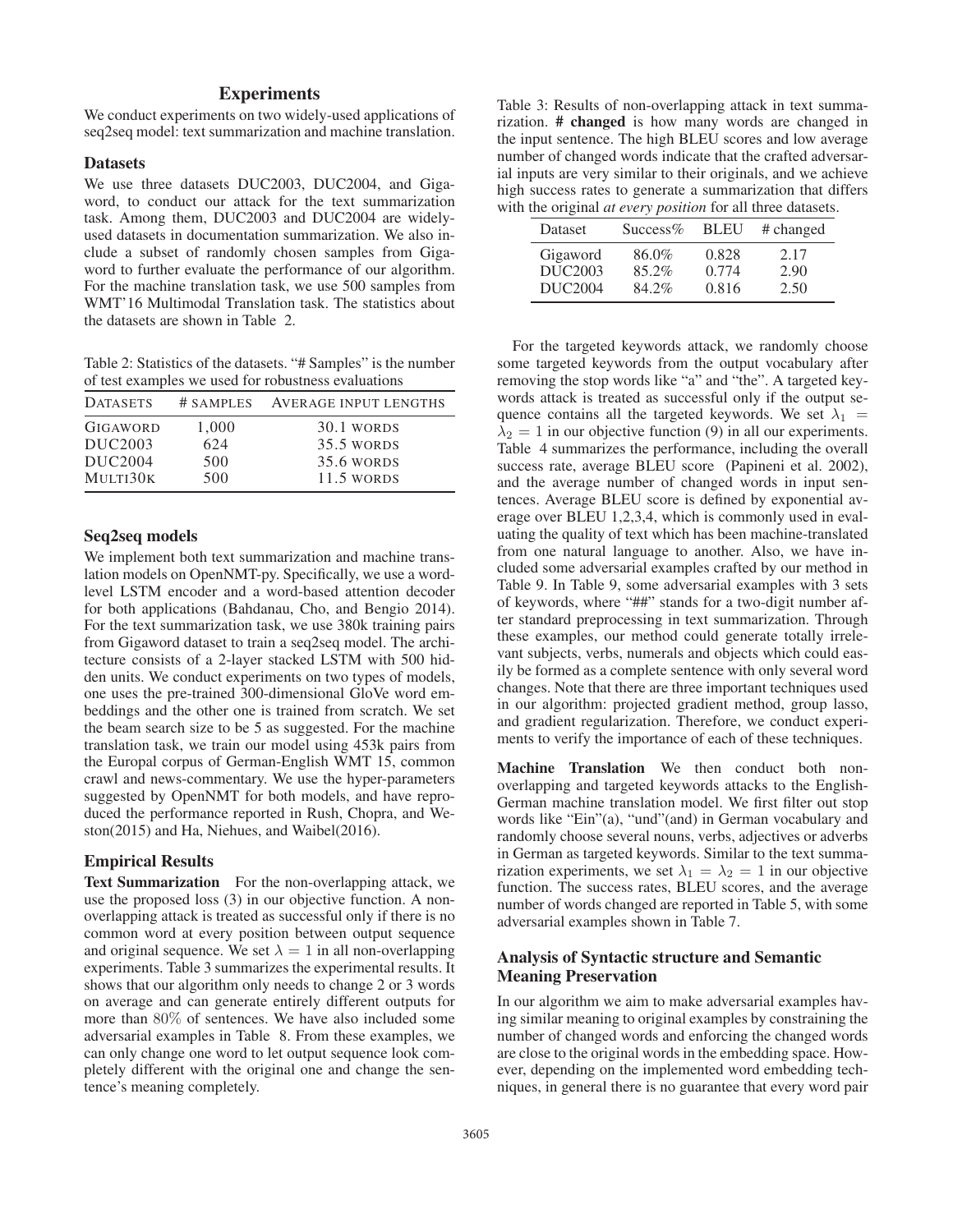Table 4: Results of targeted keywords attack in text summarization.  $|K|$  is the number of keywords. We found that our method can make the summarization include 1 or 2 target keywords with a high success rate, while the changes made to the input sentences are relatively small, as indicated by the high BLEU scores and low average number of changed words. When  $|K| = 3$ , this task becomes more challenging, but our algorithm can still find many adversarial examples.

| ັ<br><b>Datasest</b> | $K\vert$                    | $Success\%$ | ╯<br><b>BLEU</b> | # changed |
|----------------------|-----------------------------|-------------|------------------|-----------|
|                      |                             | 99.8%       | 0.801            | 2.04      |
| Gigaword             | 2                           | 96.5%       | 0.523            | 4.96      |
|                      | 3                           | 43.0%       | 0.413            | 8.86      |
|                      |                             | 99.6%       | 0.782            | 2.25      |
| DUC <sub>2003</sub>  | $\mathcal{D}_{\mathcal{L}}$ | 87.6%       | 0.457            | 5.57      |
|                      | 3                           | 38.3%       | 0.376            | 9.35      |
|                      |                             | 99.6%       | 0.773            | 2.21      |
| <b>DUC2004</b>       | $\mathcal{D}_{\mathcal{L}}$ | 87.8%       | 0.421            | 5.1       |
|                      | 3                           | 37.4%       | 0.340            | 9.3       |

Table 5: Results of non-overlapping method and targeted keywords method in machine translation.

| Method      | $Success\%$ | <b>BLEU</b> | # changed |
|-------------|-------------|-------------|-----------|
| Non-overlap | 89.4%       | 0.349       | 3.5       |
| 1-keyword   | 100.0%      | 0.705       | 1.8       |
| 2-keyword   | 91.0%       | 0.303       | 4.0       |
| 3-keyword   | 69.6%       | 0.205       | 5.3       |

close in the embedding space have similar meanings. Therefore, we have conducted additional experiments to verify the syntactic and semantic quality of our generated adversarial examples. For syntactic structure part, as showed in Table 6, we measure the perplexity of generated adversarial sentences in DUC2003 and DUC2004 dataset. It shows that our examples keeps the original syntactic structure. For the semantic meaning part, We use DeepAI's online sentiment analysis API to test whether our attack changes the sentiment of 500 sentences from DUC2003 dataset in summarization task. The results show that only 2.2% of adversarial examples have semantic meaning differ from the original sentences. It proves that almost all adversarial examples keep the same semantic classification unchanged.

Table 6: Perplexity score for adversarial example

|             | DUC <sub>2003</sub> | DUC <sub>2004</sub> |
|-------------|---------------------|---------------------|
| Original    | 102.02              | 121.09              |
| Non-overlap | 114.02              | 149.15              |
| 1-keyword   | 159.54              | 199.01              |
| 2-keyword   | 352.12              | 384.80              |

# Analysis and Discussions

Observation from adversarial example As shown in Table 9, our targeted keyword attack wouldn't just directly replace the keyword with some word in the source input. However, the word changed in the adversarial example and the target keyword are co-occurrent in the training dataset. It infers that seq2seq model learns the relationship between changed word and target keyword. However, the model fails to decide where it should focus on, which is strongly related with attention layer used in the model. It encourages us to use self-attention such as transformer (Vaswani et al. 2017) instead to extract all the attentions between any two words.When attacking subword transformer model, the target 1 keyword attack has 17% lower success rate and 0.13 lower BLEU score. It shows transformer model has a greater adversarial robustness.

Robustness of Seq2Seq Model Although our algorithm can achieve very good success rates  $(84\% - 100\%)$  in both non-overlapping and targeted keywords attacks with 1 or 2 keywords, we also recognize some strengths of the seq2seq model: (i) unlike CNN models where targeted attack can be conducted easily with almost 100% success rate and very small distortion that cannot be perceived by human eyes (Carlini and Wagner 2017), it is harder to turn the entire seq2seq output into a particular sentence – some sentences are even impossible to generate by seq2seq models; and (ii) since the input space of seq2seq is discrete, it is easier for human to detect the differences between the adversarial sequence and the original one, even if we only change one or few words. Therefore, we conclude that, compared with the DNN models designed for other tasks such as image classification, seq2seq models are more robust to adversarial attacks. The main reason, as pointed out in the introduction, is that the seq2seq model has a finite and discrete input space and almost infinite output space, so it is more robust than visual classification models that have an infinite and continuous input space and a very small output space (e.g., 10 categories in MNIST and 1,000 categories in ImageNet).

# Conclusion

In this paper, we propose a novel framework, i.e., Seq2Sick, to generate adversarial examples for sequence-to-sequence neural network models. We propose a projected gradient method to address the issue of discrete input space, adopt group lasso to enforce the sparsity of the distortion, and develop a regularization technique to further improve the success rate. Besides, different from most existing algorithms that are designed for untargeted attack and classification tasks, our algorithm can perform the more challenging targeted keywords attack. Our experimental results show that the proposed framework is powerful and effective: it can achieve high success rates in both non-overlapping and targeted keywords attacks with relatively small distortions and preserve similar sentiment classification results for the most of the generated adversarial examples.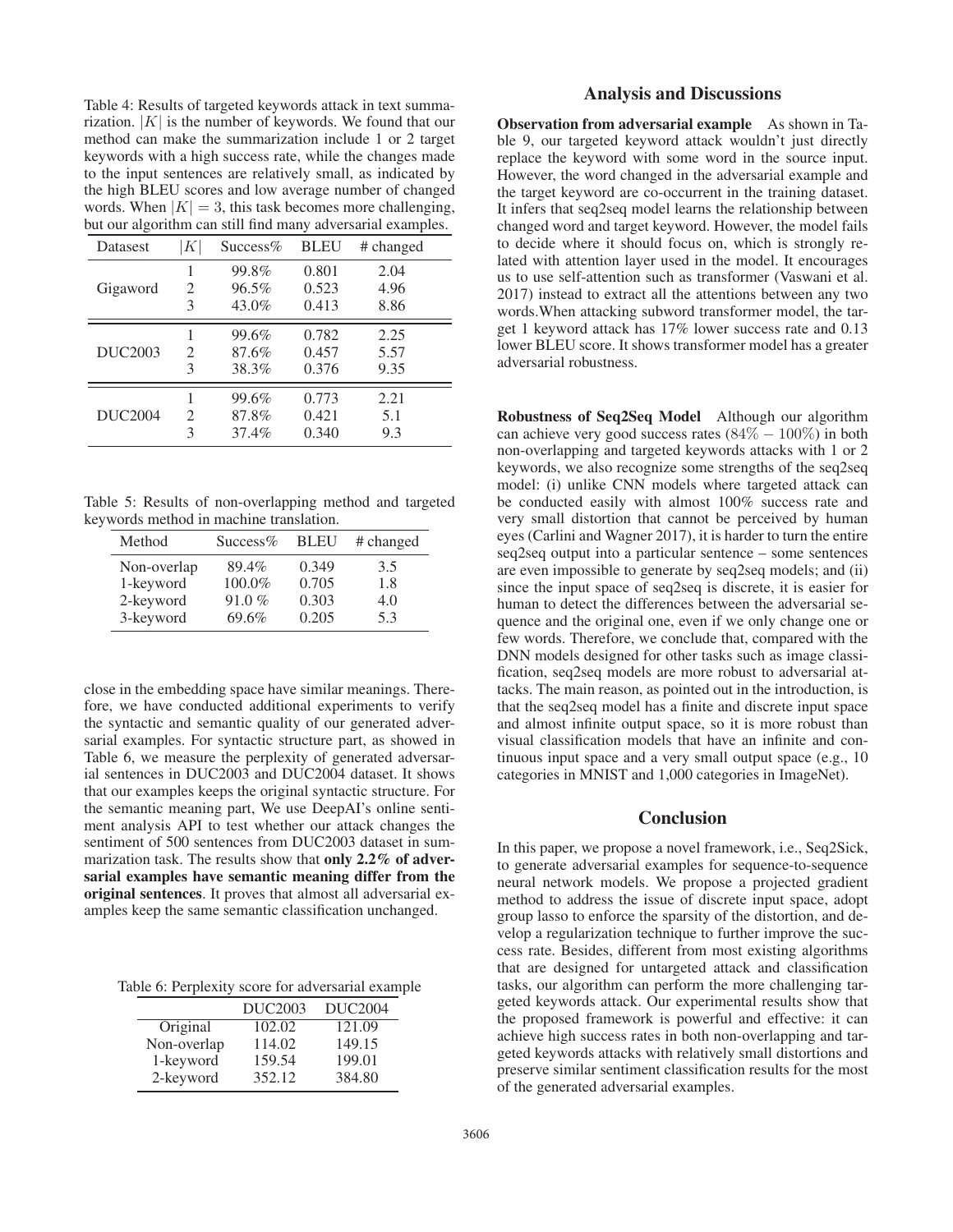Table 7: Machine translation adversarial examples. Upper 4 lines: non-overlap; Bottom 4 lines: targeted keyword "Hund sitzt"

| Source input seq                  | A child is splashing in the water.                                                                                                                                |
|-----------------------------------|-------------------------------------------------------------------------------------------------------------------------------------------------------------------|
| Adv input seq                     | A children is <b>unionists</b> in the water.                                                                                                                      |
| Source output seq                 | Ein Kind im Wasser.                                                                                                                                               |
| Adv output seq                    | Kinder sind in der Wasser $@$ - $@$ $<$ unk $>$ .                                                                                                                 |
|                                   |                                                                                                                                                                   |
|                                   |                                                                                                                                                                   |
| Source input seq<br>Adv input seq | Two men wearing swim trunks jump in the air at a moderately populated beach.<br>Two men wearing <b>dog Leon comes</b> in the air at a moderately populated beach. |
| Source output seq                 | Zwei Männer in Badehosen springen auf einem mäßig belebten Strand in die Luft.                                                                                    |

Table 8: Text summarization adversarial examples using non-overlapping method. Surprisingly, it is possible to make the output sequence completely different by changing only one word in the input sequence.

| Source input seq  | among asia 's leaders, prime minister mahathir mohamad was notable as a man with a bold vision :<br>a physical and social transformation that would push this nation into the forefront of world affairs.                                                                                                      |
|-------------------|----------------------------------------------------------------------------------------------------------------------------------------------------------------------------------------------------------------------------------------------------------------------------------------------------------------|
| Adv input seq     | among lynn's leaders, prime minister mahathir mohamad was notable as a man with a bold vision<br>: a physical and social transformation that would push this nation into the forefront of world affairs.                                                                                                       |
| Source output seq | asia 's leaders are a man of the world                                                                                                                                                                                                                                                                         |
| Adv output seq    | a vision for the world                                                                                                                                                                                                                                                                                         |
| Source input seq  | under nato threat to end his punishing offensive against ethnic albanian separatists in kosovo, presi-<br>dent slobodan milosevic of yugoslavia has ordered most units of his army back to their barracks and<br>may well avoid an attack by the alliance, military observers and diplomats say                |
| Adv input seq     | under nato threat to end his punishing offensive against ethnic albanian separatists in kosovo, pres-<br>ident slobodan milosevic of yugoslavia has <b>jean-sebastien</b> most units of his army back to their<br>barracks and may well avoid an attack by the alliance, military observers and diplomats say. |
| Source output seq | milosevic orders army back to barracks                                                                                                                                                                                                                                                                         |
| Adv output seq    | nato may not attack kosovo                                                                                                                                                                                                                                                                                     |
| Source input seq  | flooding on the yangtze river remains serious although water levels on parts of the river decreased<br>today, according to the state headquarters of flood control and drought relief.                                                                                                                         |
| Adv input seq     | flooding that the yangtze river becomes serious although water levels on parts of the river decreased<br>today, according to the state headquarters of flood control and drought relief.                                                                                                                       |
| Source output seq | floods on yangtze river continue                                                                                                                                                                                                                                                                               |
| Adv output seq    | flooding in water recedes in river                                                                                                                                                                                                                                                                             |

Table 9: Text summarization examples with targeted keywords "police arrest "

| Source input seq  | north korea is entering its fourth winter of chronic food shortages with its people malnourished and<br>at risk of dying from normally curable illnesses, senior red cross officials said tuesday.           |
|-------------------|--------------------------------------------------------------------------------------------------------------------------------------------------------------------------------------------------------------|
| Adv input seq     | north detectives is apprehended its fourth winter of chronic food shortages with its people malnour-<br>ished and at risk of dying from normally curable illnesses, senior red cross officials said tuesday. |
| Source output seq | north korea enters fourth winter of food shortages                                                                                                                                                           |
| Adv output seq    | north <b>police arrest</b> fourth winter of food shortages.                                                                                                                                                  |
| Source input seq  | after a day of fighting, congolese rebels said sunday they had entered kindu, the strategic town and<br>airbase in eastern congo used by the government to halt their advances.                              |
| Adv input seq     | after a day of fighting, <b>nordic detectives</b> said sunday they had entered UNK, the strategic town and<br>airbase in eastern congo used by the government to halt their advances.                        |
| Source output seq | congolese rebels say they have entered UNK.                                                                                                                                                                  |
| Adv output seq    | nordic <b>police arrest</b> ## in congo.                                                                                                                                                                     |
| Source input seq  | president boris yeltsin stayed home tuesday, nursing a respiratory infection that forced him to cut<br>short a foreign trip and revived concerns about his ability to govern.                                |
| Adv input seq     | president boris yeltsin stayed home tuesday, cops cops respiratory infection that forced him to cut                                                                                                          |
|                   | short a foreign trip and revived concerns about his ability to govern.                                                                                                                                       |
| Source output seq | veltsin stays home after illness                                                                                                                                                                             |
| Adv output seq    | veltsin stays home after <b>police arrest</b>                                                                                                                                                                |